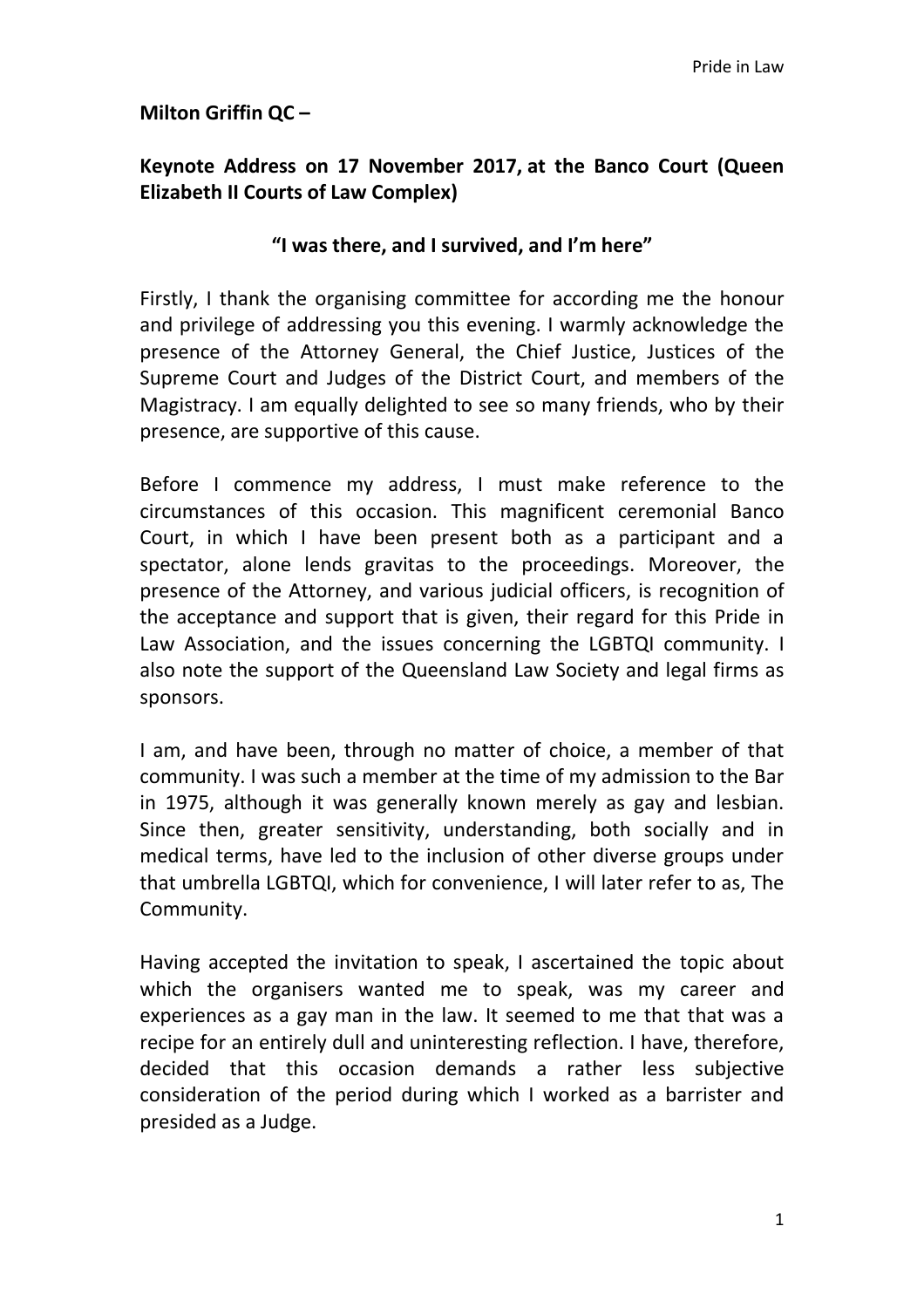I propose, therefore, to recall for some of you, and to inform others, what the social, political and legal climate was like when I commenced practice as a barrister in 1975. I will then outline some of the changes, both socially and legally, which affected The Community over the next 40 years, the period when I was both a barrister and a member of the judiciary. Finally, I will make some observations as to the state of affairs that presently exist which affect The Community, and make some modest and personal predictions for the future.

Stephen Sondheim, the American composer, had one of his characters sing, in the musical *Follies*:

"*Good times and bad times, I've seen them all I'm still here. I got through all of last year, and I'm here. Lord knows at least I was there and I'm here. I'm still here*."

This paean to survival sums up neatly what it felt like for many, both gay and straight, to endure the worst excesses of abuse of power, authoritarian government and to live in a Police State during the Bjelke-Petersen National Party government. I was there, and I am here, and this is consistent with the theme I have chosen – 'survival'.

Let me then take you back to what really was the beginning of a nascent quest for rights for gay and lesbian people. It was a night in Sydney in 1978:

"On 24 June at 10 pm as a night-time celebration following a morning protest march organised by the Gay Solidarity Group, more than 500 people gathered on Oxford Street, in a planned street "festival" calling for an end to discrimination against homosexuals in employment and housing, an end to police harassment and the repeal of all antihomosexual laws. The figure rose to around 2,000 as revellers out for the Saturday night at Oxford Street bars and clubs responded to the call "Out of the bars and into the streets!". Although the organisers had obtained permission, this was revoked, and the police broke up the parade. 53 of the participants were arrested. Although most charges were eventually dropped, *The Sydney Morning Herald* published the names of those arrested in full, leading to many people being 'outed' to their friends and places of employment, and many of those arrested lost their jobs as homosexuality was a crime in New South Wales until 1984.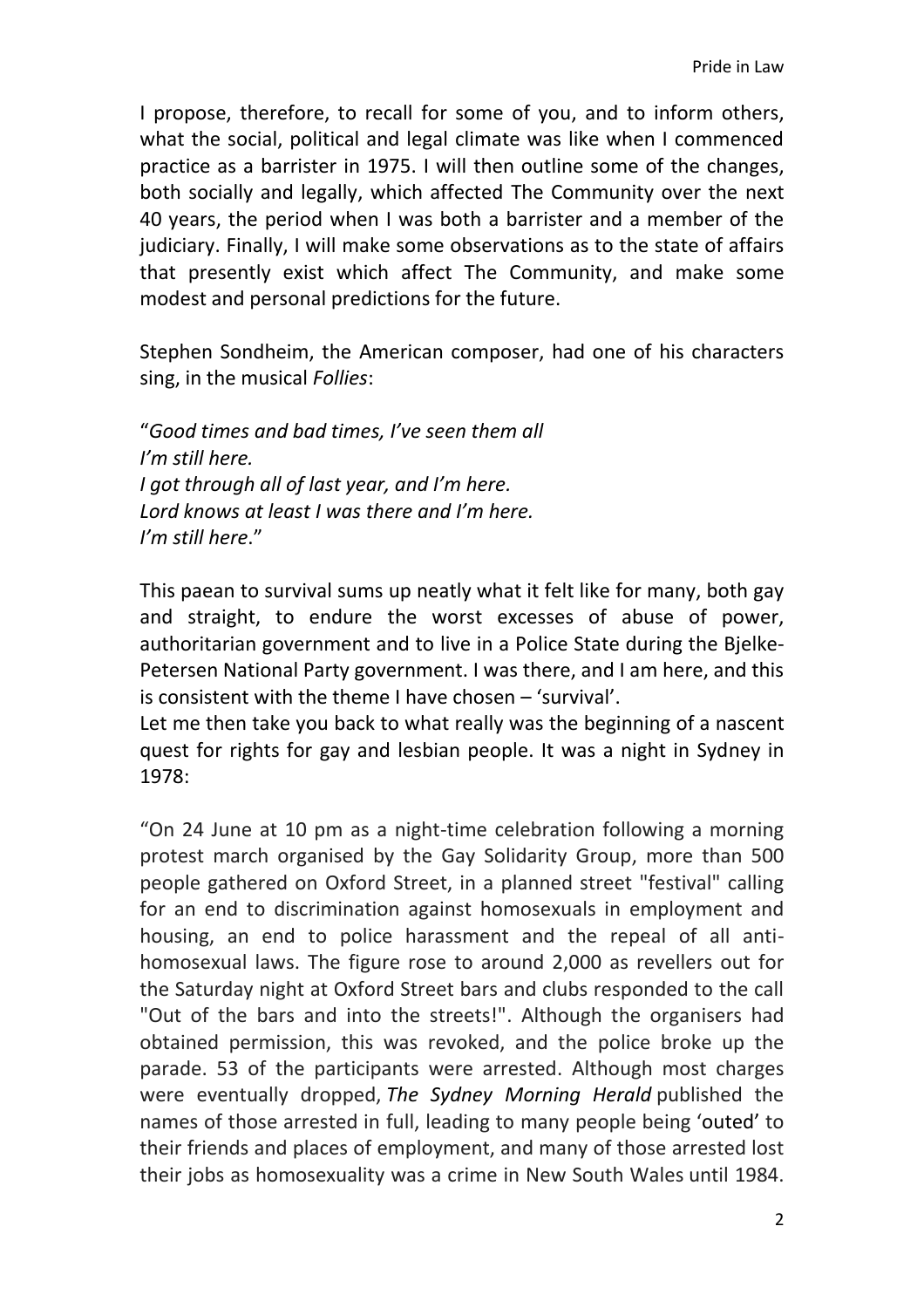Only two people who were arrested were fined. The rest were released and the charges dismissed. The police response to a legal, local minority protest transformed it into a nationally significant event which stimulated gay rights and law reform campaigns."

Much the same flavour of police behaviour obtained in Queensland. Gay people were often harassed, had identities demanded, photographs taken, and were, on occasions, subjected to bullying and violence by police.

The Police Force came to be under the control of a modestly talented, deeply ambitious and equally corrupt, Commissioner of Police, Terrence Murray Lewis, who was complicit in having his police officers, for his own corrupt purposes, do the bidding of the conservative government. Lewis was knighted for his services to policing and the government. The government actively used homophobia for electoral advantage, equating it to paedophilia and presenting it as morally deviant. Government was uniformly hostile; the Education Department refused to offer teaching work to *openly* gay men, and an amendment to the liquor in 1985 made it an offence for publicans to serve alcohol to "perverts, deviants, child molester and drug users." I point out that sexual acts between consenting females have never been the subject of criminal legislation in Queensland, however women, too, were equally, often subjected to abuse and discrimination.

As a result of activism, Australian states gradually, during the 1970s and 1980s, began to liberalise their anti-homosexual laws. This was not the case in socially conservative, National Party controlled, Queensland. Numerous sections of society which were to become more vocal, railed against this extraordinary state of political affairs until, in the late 1980s, a commission of inquiry was instigated, led by the Honourable G. E. Fitzgerald QC, as he then was. The Fitzgerald Inquiry, as it came to be known, shone an unrelenting spotlight on the criminal excesses over the entire political structure. The findings of that inquiry led to the National Party government being comprehensively swept from power with the Labor Party winning government in 1989. This marked the beginning of significant legislative changes amongst other things, to the standing, recognition, acceptance and equality of people from The Community, not least of which was, in January of 1991, the decriminalisation of homosexual acts between consenting adult males.

I was there, and I survived, and I'm here.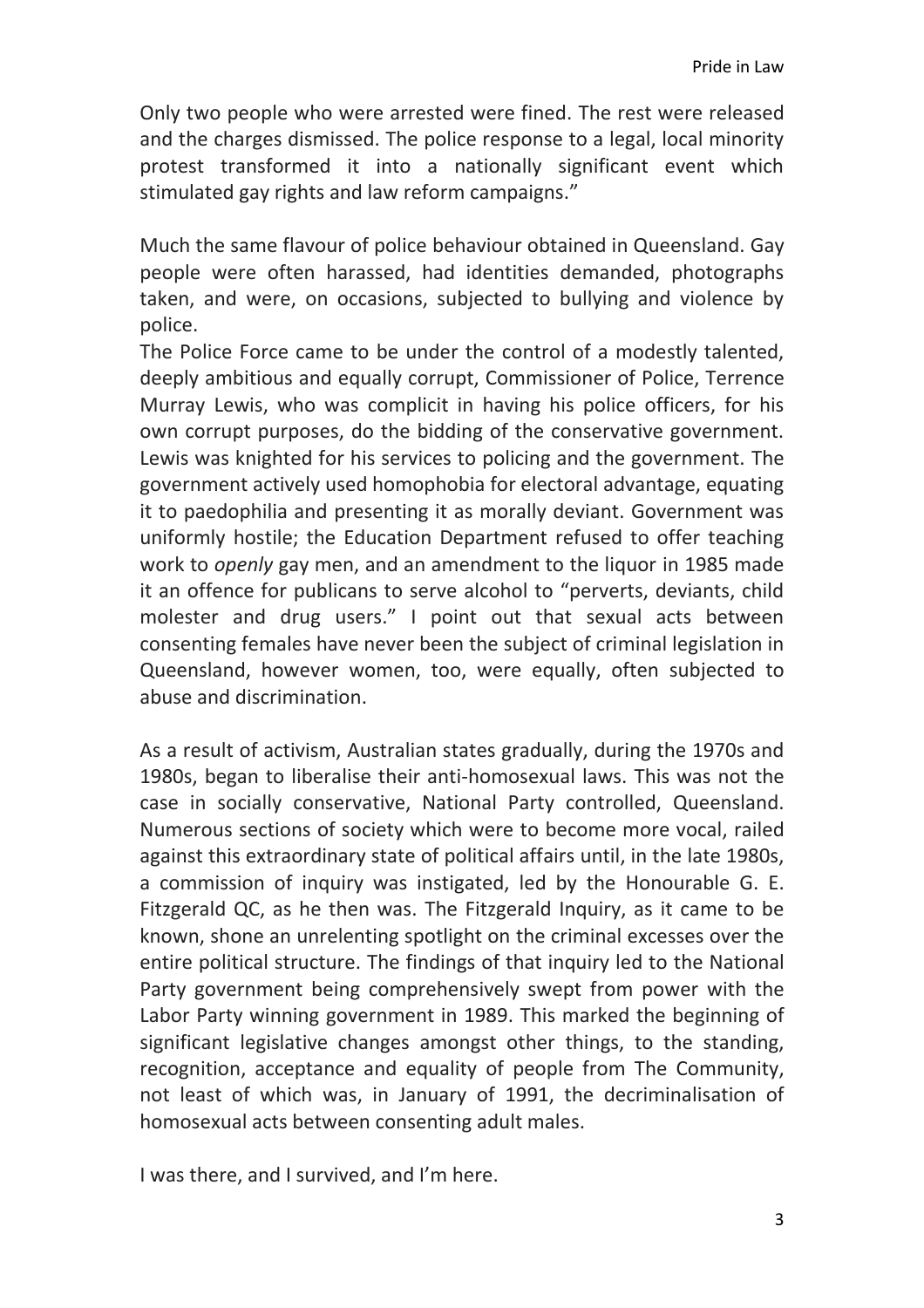Specifically in relation to the legal world and culture, it is sufficient to say that from the 1970s and into the 1980s, a flavour of the legal world and culture can be gained by reference to its lack of recognition, even blindness, to women in the profession. It is correct to say that although there were some female practitioners, they were small in number. They were, in fact, largely invisible when questions of promotion and judicial office were discussed. The legal profession, including judicial officers, was composed almost entirely of white males. Their attitudes, understandably, were a product of having lived through the Second World War. Many were veterans of that war.

An occasion, in the mid-1970s, springs to mind that nowadays seems impossible to imagine. It exemplifies such rigid and entrenched attitudes: A female journalist, whose husband was a prominent young barrister, was engaged by a newly-formed national newspaper, to report on proceedings in court. She was the first female journalist to be engaged to do so. On one particular occasion, she went to court wearing a pants suit; that is, a tailored jacket and slacks. When the judge came into the courtroom and observed her, without any preliminaries whatsoever, he ordered her from the courtroom for being, in his opinion, inappropriately dressed. This is a true and honest account of the incident, for I was there. One can only imagine his horror and consternation at the ceremony here this evening.

As for me, I practised as a prosecutor in the Government until 1987 when I took chambers at the private Bar. I have little to report, I must say, about my time at the Bar apart from memories of working hard, and occasionally being asked for advice by gay men who complained about unsolicited police brutality and violence. I took Silk in 1999.

I cannot claim at any time during my career, direct knowledge of or experience with discrimination or homophobic conduct, although as no doubt will forever be the case, cowardly statements are made and slights perpetrated behind one's back.

There is one curious incident that I recall, however, on an occasion when I was sent to prosecute a prisoner within the prison walls of Boggo Road prison, now happily, decommissioned.

The prosecution concerned an offence committed by a prisoner. He worked in the kitchen of the prison and was alleged to have added, by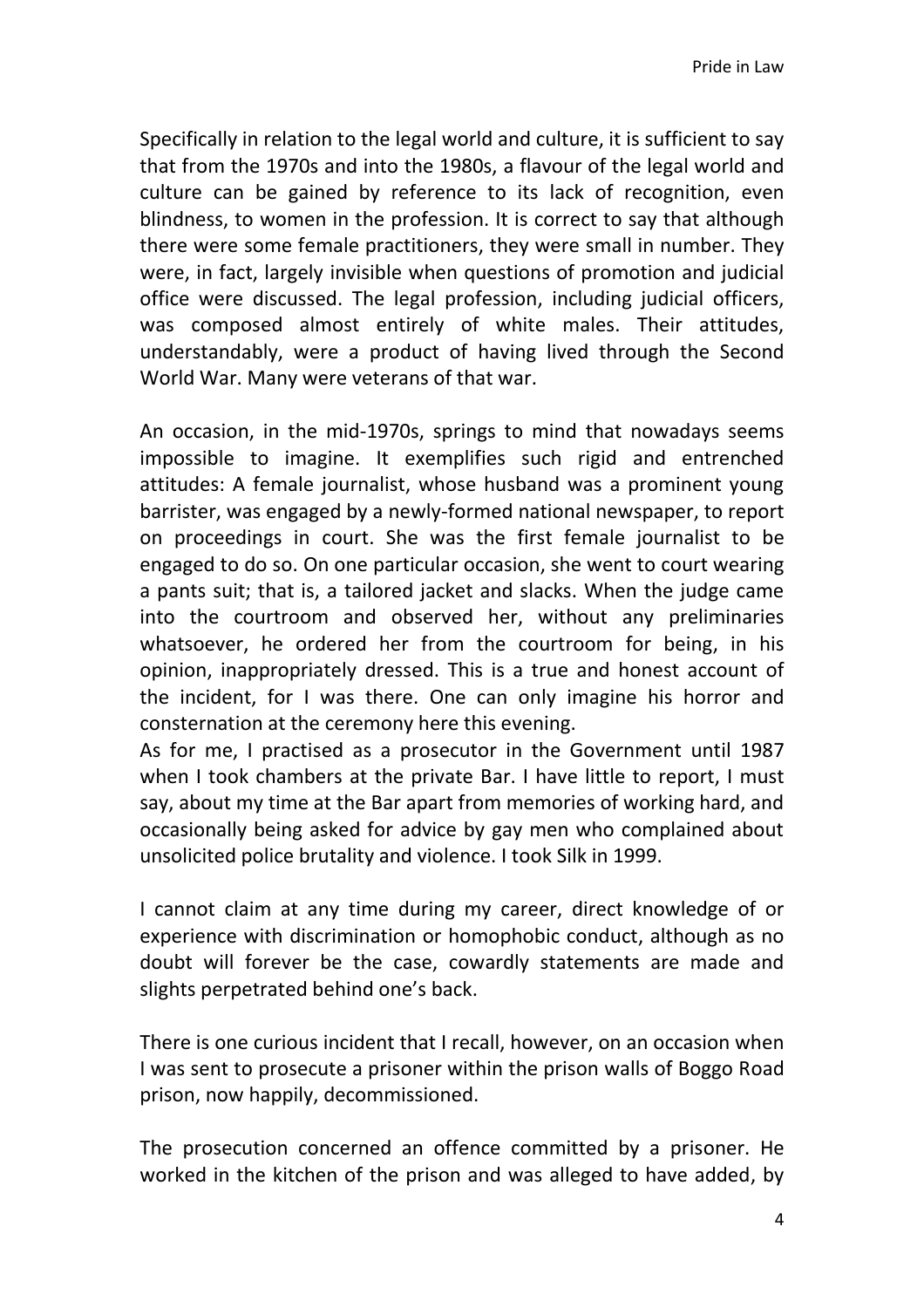way of a special ingredient to the visiting Magistrate's food, a powdered cleaning product, called bon ami. The hearing lasted all day and at the luncheon break I was offered a meal from the prison kitchen. I chose to have a meagre glass of water, go hungry, and keep myself safe. That is the background. The incident really concerns my arrival at the prison, which was a foreboding  $19<sup>th</sup>$  century, red brick edifice, with enormous doors at the entrance point, through which one had to pass to another set of metal gates that led into the prisoners' yard through which I was led amongst the prisoners, to the hearing room. It is not irrelevant to record that I was wearing a particularly colourful suit, as was the fashion in those days, teemed with an equally bright tie. As I walked through that prison yard, a chorus of whistles commenced, directed at me. I was, at first, dismayed, even perhaps shocked. That, however, did not last long, and I converted my surprise into a state of comfortable satisfaction that the prisoners had displayed particularly good taste. I was certain that this was an isolated incident that could only have occurred to me. Some few years later, I was deflated to learn that a male colleague, and friend of longstanding, had had the same experience as he walked through the prison yard. He informed me, that he was wearing a pale blue suit with red stitching. So much then, for the so-called good taste I imputed to the prisoners. I am sure you would all like to know the identity of the blue-suited barrister. He remains a friend to this day. But I have given my word to Judge Terry Martin that I would not reveal his identity.

It is beyond coincidence, in my opinion, that the quest for equal recognition, fairness and tolerance, in relation to the way LGBTQI people hoped to be treated in Queensland had parallels in the Women's Movement. That Movement so arduously pursued and which fought hard for women's rights, created both an atmosphere and laid the foundation for a growing acceptance of the LGBTQI community: first to be seen, then heard, then listened to. The Community was carried along in its slipstream.

From 1989, women in the law had begun to find a voice or voices, and this later came to be reflected in the appointment of women to the bench. In Queensland, the first female appointment was the Hon. Margaret McMurdo AC, to the District Court in 1991, later to be appointed the President of the Court of Appeal in 1998. The winds of change set in motion by the Fitzgerald Inquiry and put into practice by the Labor Government under the Premier, Wayne Goss, saw a greater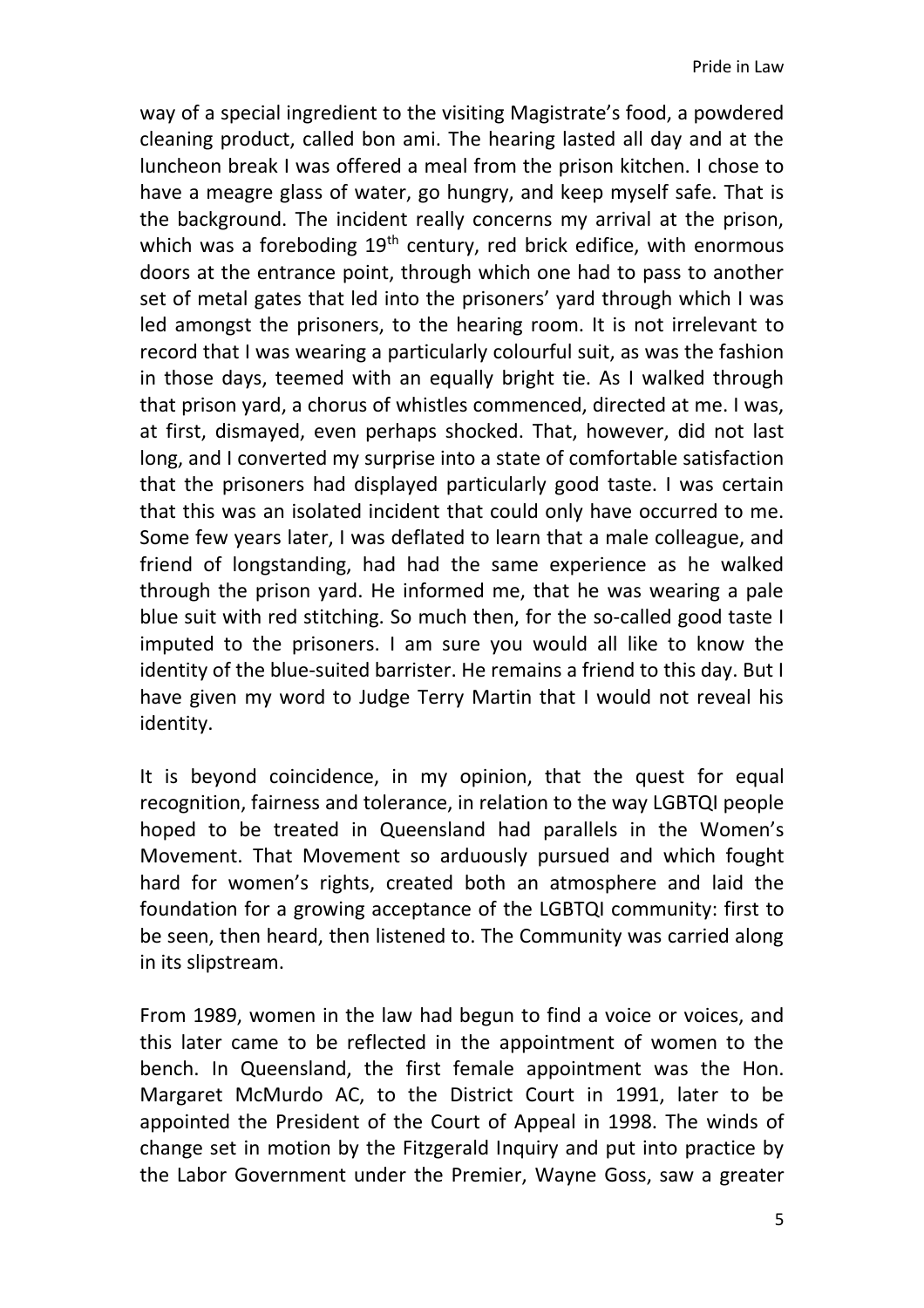recognition of women in the law and the commencement of women appointed to the bench. Appointments began to be made in this State, and federally. Justice Susan Kiefel, as she then was, was appointed to the Supreme Court of Queensland and then to the Federal Court of Australia. The Hon Michelle May AM, was appointed to the Family Court of Australia, and has recently retired from that court as a Justice of Appeal.

In that context and atmosphere, in 1992, I was appointed an Acting Judge of the District Courts. I undertook a further acting appointment in 1999, replacing Judge Richards who was on maternity leave, and was appointed permanently in 2004 by the then Attorney General, the Hon. Ron Welford.

Any discussion of my career would be incomplete and distorted without reference to my partner of 35 years, Michael Barra. He has been my constant companion, closest friend and ally, counsellor, advisor, and sometime member of the Fun Police. Our mutually supportive relationship, based amongst other things, but fundamentally on mutual respect, has provided me with the love, support and courage that has given me, without doubt, the career that I have had.

During the course of my legal career, I did not hide or dissemble about my sexual orientation. I believe I acted with dignity, honesty, authenticity and truthfulness.

In fact, in 2004, on the occasion of my elevation to the bench, it was a significant moment for me personally and for those who supported equality of opportunity when Attorney General Welford said in his speech about me, that: "my appointment would bring fresh insights, and a new diversity to the Court, in a way that will broaden its perspective…" and that, as Attorney, he would continue to bring to the membership of the Courts: "new capacities and diversities … ". This was a bold statement of intent, which, in my view, has not always been practised.

I should make it perfectly clear that although I was the first openly gay person to be appointed a judge of this State, that is no more than a factual assertion. It neither affected me personally or professionally nor was it, of course, of relevance in the way in which I discharged my judicial duties.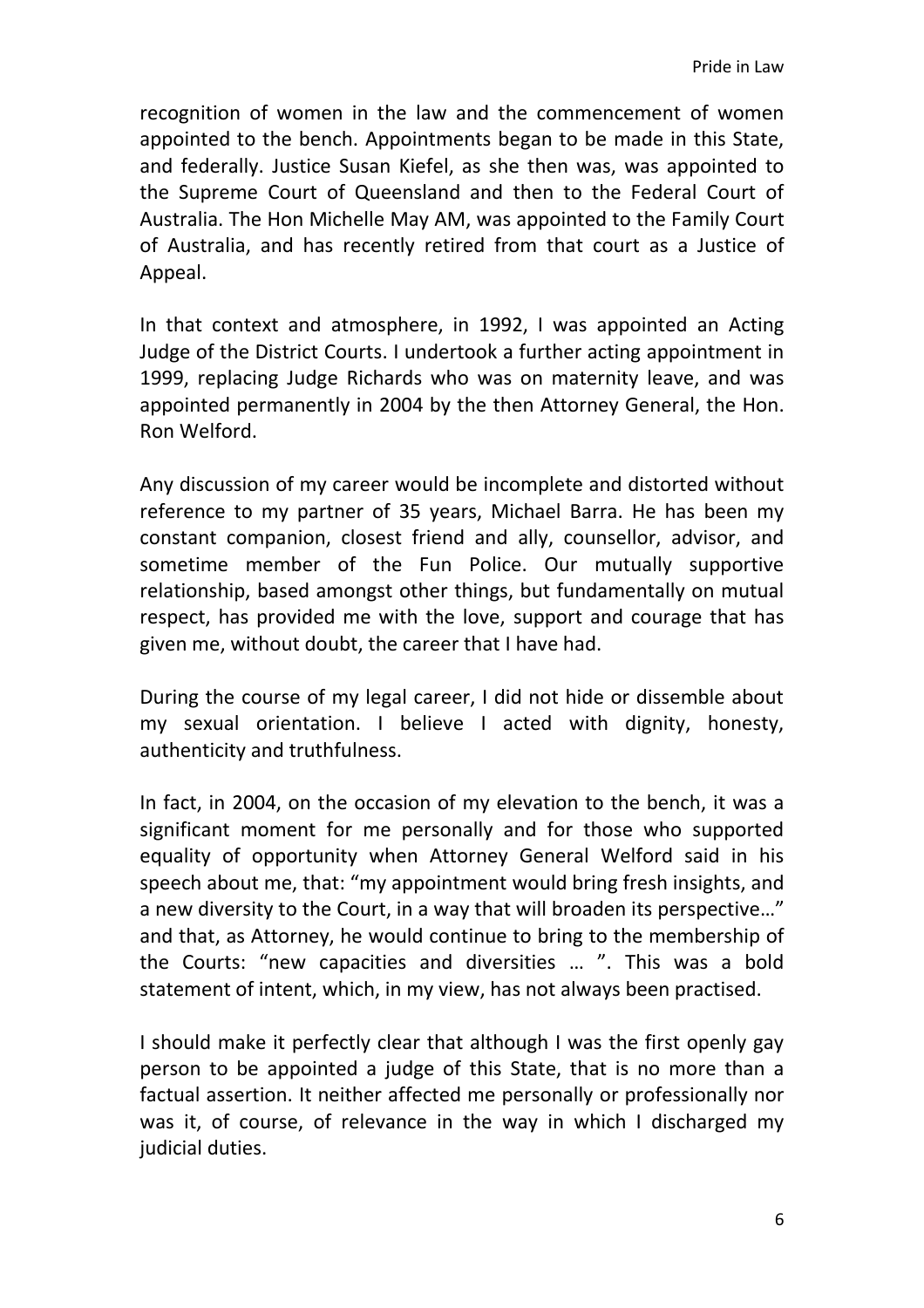I was welcomed to the District Court by the then Chief Judge, Patsy Wolfe AO, with warmth and generosity. Likewise, I felt nothing but inclusion, respect and friendship from the Justices and Judges of the Supreme and District Courts in both work and social circumstances when almost without fail my partner, Michael, was by my side, and who was equally warmly accepted. This speaks eloquently and strongly of the attitude of the highest levels of the legal profession and is entirely consistent with the presence of those distinguished members of the judiciary who are present here this evening. I could not pass by this topic without referring to two occasions on which members of the judiciary have supported both Michael and myself with good counsel and advice. The two occasions to which I am about to refer reflect the inclusive and accepting attitudes that then, as now, prevail amongst members of the judiciary for the benefit of LGBTQI people.

After I had taken Silk, my dear friend of long-standing, the Hon. Michelle May AM, who is present here this evening, convinced me, in only the way which she can, to have Michael accompany me to Canberra to attend the presentation of Silks before the High Court and the dinner which followed in the presence of the High Court Justices. I am ever grateful to her for encouraging me to have my partner by my side on that special occasion. I am equally grateful to the present Chief Justice, and Justice Atkinson, who in a similar vein in 2004, took me to lunch before my swearing-in ceremony and strongly counselled me, as only they can, to make mention of Michael in my speech on that occasion. It is obvious from these personal experiences some 14 or more years ago, that there was, and continues to be, an appetite for tolerance, inclusion and equality which has been demonstrated amongst the members of the judiciary and the profession, not only in this State but in my certain experience, throughout Australia.

In Queensland, legislative advances in treating the gay community with tolerance, inclusion and respect have continued to be made over the past 3 decades with some loss of momentum during the years of the LNP Newman Government. In recent times, all issues of consent in sexual matters have been standardised and reflect equality. Legislation was introduced recognising same sex partnerships, which faulted but was recently reinstated by the present Government, as well as equality for same sex couples wishing to adopt.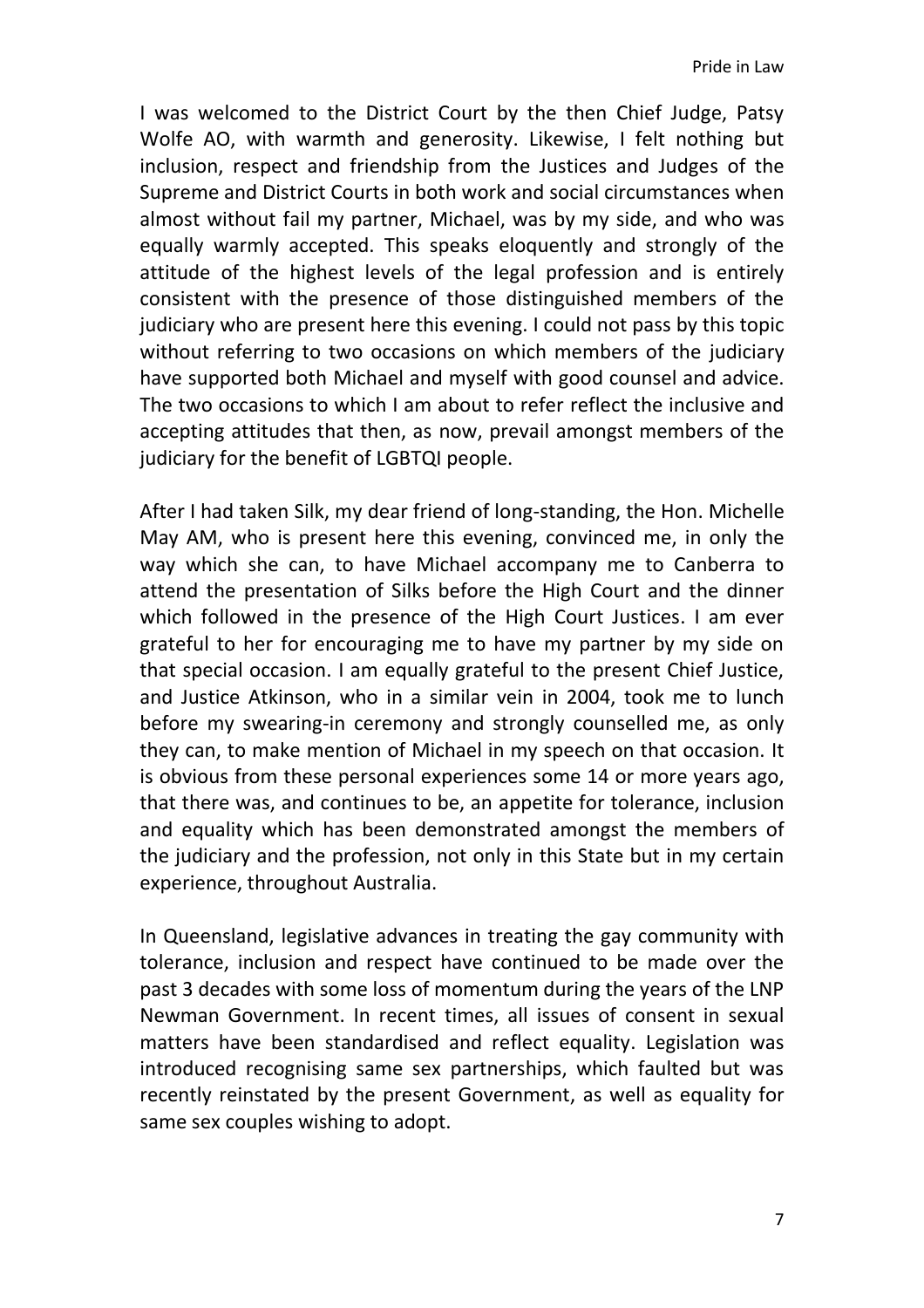As for the Police Force, there has been a dramatic about-turn in their attitude to The Community. This followed, and is in conformity with, Police practices in other Australian States and Territories. Dedicated teams throughout the State operate to protect and assist LGBTQI people.

## And what of the future?

Two days ago, three out of five Australians agreed that the Marriage Act should be amended to include the right for same sex couples to marry. It is a happy and significant coincidence that the inauguration of this Association occurs two days after that result was announced. That vote is portentous of further satisfactory and appropriate changes to the law in Australia and hopefully consequential changes in attitudes. For those who are of a conservative turn of mind, the argument will always be used that such a change opens the floodgates to all sorts of diabolical behaviour and consequences. In fact, in 1989, the then Premier of this State, Russell Cooper, in the dying days of the National Party government, said of Opposition policy to decriminalise homosexual acts that it: "would send a flood of gays crossing the border from the southern States". This type of 'floodgates' argument was also utilised in the recent same sex marriage debate, happily with little effect.

The prospect of change to the Marriage Act will offer the opportunity to same sex couples in Australia to legally formalise their relationships. After 35 years, Michael and I look forward to that prospect.

Despite advances with attempts to change the rights of people to achieve equality, there will always be those who resist such change with discrimination, intolerance and bigotry. Many of those who made statements on behalf of the recent No Campaign, including politicians, indulged in such conduct, resulting in hurtful and harmful effects on members of the LGBTQI community. For example, a survey during the time of the lengthy Same Sex Marriage Poll, disclosed from a reputable source, that there had been a 40% increase in young people seeking help for emotional and mental health issues as a result of negative attitudes expressed and statements made on behalf of the No Campaigners.

And what may we look forward to in the future?